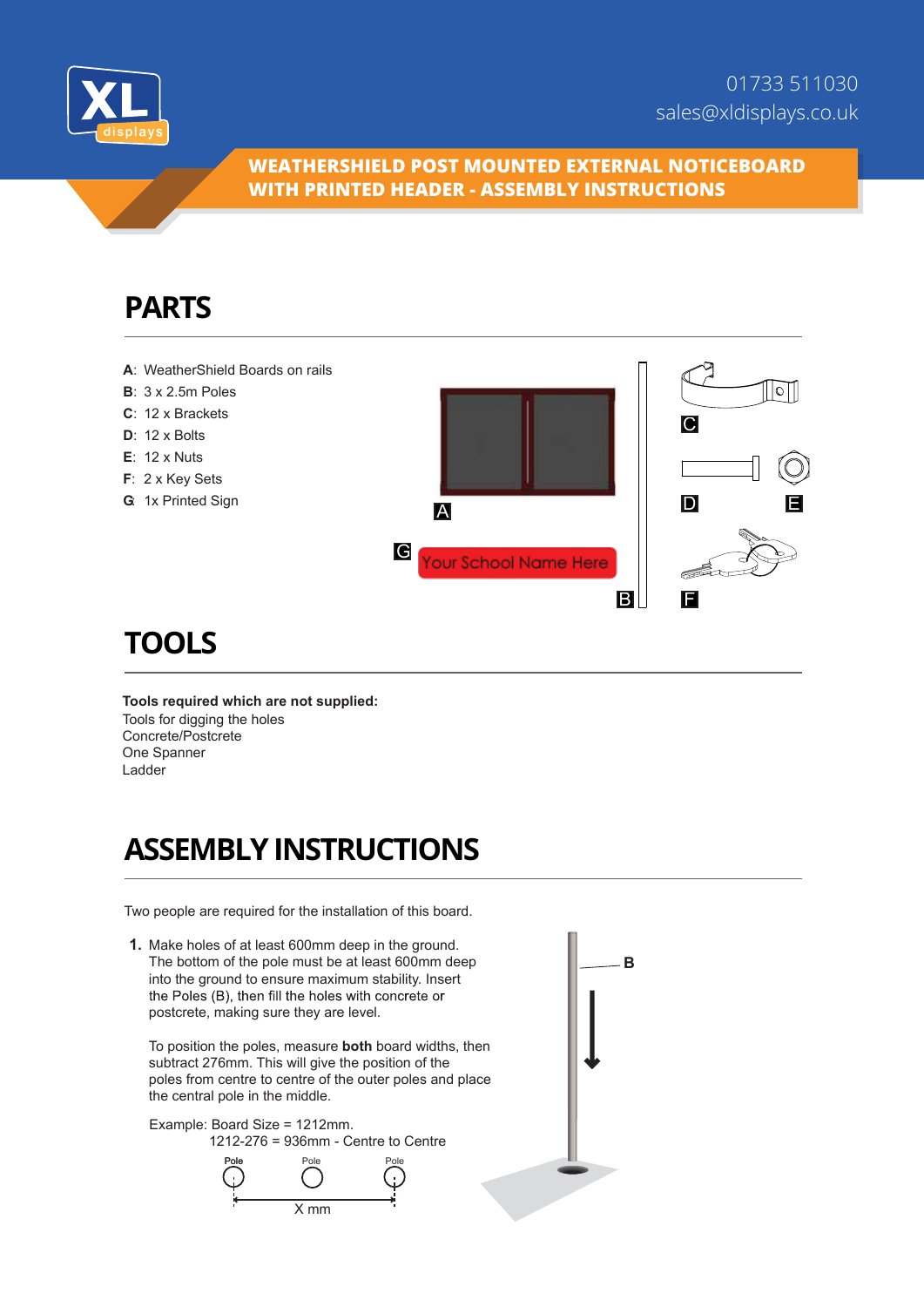

**WEATHERSHIELD POST MOUNTED EXTERNAL NOTICEBOARD WITH PRINTED HEADER - ASSEMBLY INSTRUCTIONS**

## **ASSEMBLY INSTRUCTIONS**

**2.** Slide the 4 Brackets (C) into the railing on the rear of the WeatherShield Board (A). There needs to be three on each railing





**3.** Once the poles have set in the ground, carefully lift then slide the WeatherShield from the top of the pole to your desired height. Repeat for the printed sign.

Someone will have to hold the board in this position until the next two stages are complete.